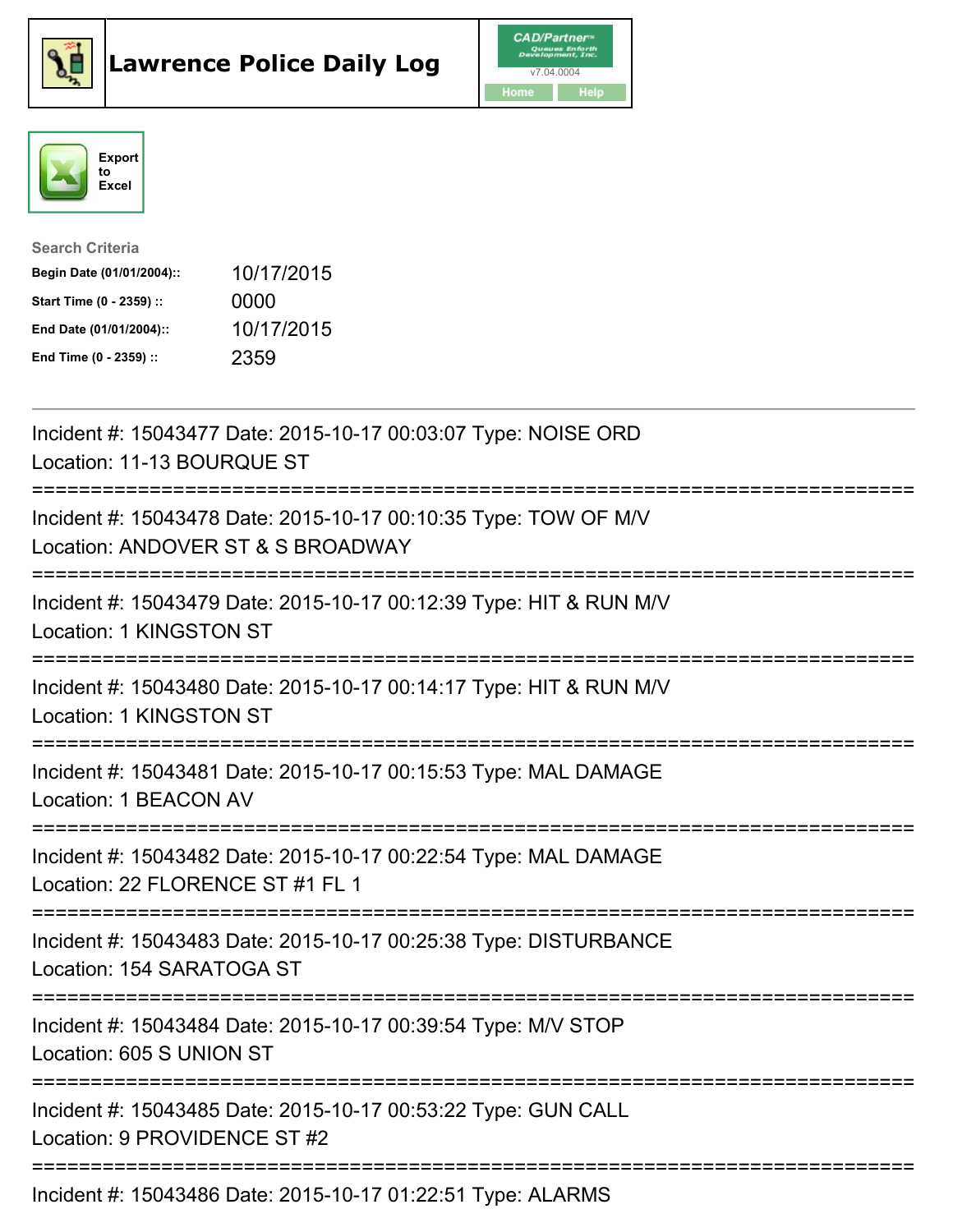| Location: BUTLER RENTAL / 293 HAMPSHIRE ST                                                          |
|-----------------------------------------------------------------------------------------------------|
| Incident #: 15043487 Date: 2015-10-17 01:24:29 Type: NOISE ORD<br><b>Location: BOURQUE ST</b>       |
| Incident #: 15043488 Date: 2015-10-17 01:35:41 Type: HIT & RUN M/V<br>Location: 185 HIGH ST         |
| Incident #: 15043489 Date: 2015-10-17 01:52:14 Type: M/V STOP<br><b>Location: BEACON AV</b>         |
| Incident #: 15043490 Date: 2015-10-17 02:01:10 Type: GENERAL SERV<br><b>Location: FOSTER ST</b>     |
| Incident #: 15043491 Date: 2015-10-17 02:07:13 Type: M/V STOP<br>Location: ESSEX ST & LAWRENCE ST   |
| Incident #: 15043492 Date: 2015-10-17 02:08:13 Type: B&E/MV/PAST<br>Location: 150 COMMON ST         |
| Incident #: 15043493 Date: 2015-10-17 02:16:20 Type: M/V STOP<br>Location: OSGOOD ST AND ANDOVER ST |
| Incident #: 15043495 Date: 2015-10-17 02:21:48 Type: SHOTS FIRED<br>Location: 112 MARSTON ST        |
| Incident #: 15043494 Date: 2015-10-17 02:21:49 Type: GENERAL SERV<br>Location: 185 HIGH ST          |
| Incident #: 15043497 Date: 2015-10-17 02:24:31 Type: ALARM/BURG<br>Location: 65 MERRIMACK ST        |
| Incident #: 15043496 Date: 2015-10-17 02:25:32 Type: DISTURBANCE<br>Location: ATTIKA / 1 MILL ST    |
| Incident #: 15043498 Date: 2015-10-17 02:28:22 Type: NOISE ORD<br>Location: 20 BROADWAY AV FL 1     |
| Incident #: 15043499 Date: 2015-10-17 02:33:28 Type: M/V STOP<br>Location: FULTON ST & PROSPECT ST  |
| Incident #: 15043500 Date: 2015-10-17 02:36:49 Type: UNWANTEDGUEST                                  |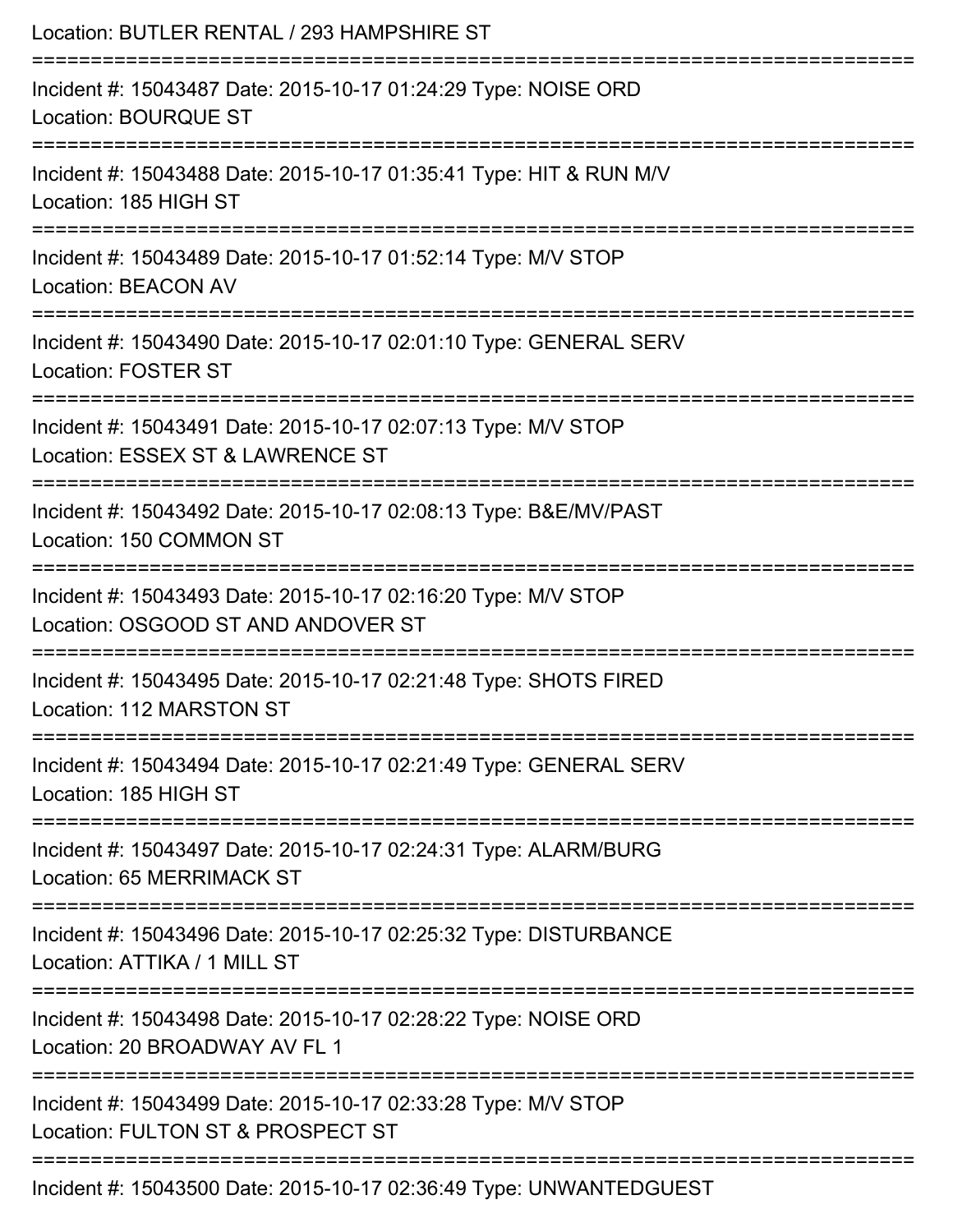| Incident #: 15043501 Date: 2015-10-17 02:44:18 Type: DISTURBANCE<br>Location: 77 THORTON ST            |
|--------------------------------------------------------------------------------------------------------|
| Incident #: 15043502 Date: 2015-10-17 02:47:28 Type: AUTO ACC/UNK PI<br>Location: 6 INMAN ST           |
| Incident #: 15043503 Date: 2015-10-17 02:47:57 Type: M/V STOP<br>Location: NORTH PARRISH AND OSGOOD ST |
| Incident #: 15043504 Date: 2015-10-17 02:58:18 Type: DOMESTIC/PROG<br>Location: 7 SAXONIA AV FL 2      |
| Incident #: 15043505 Date: 2015-10-17 03:02:00 Type: FIGHT<br>Location: 7-ELEVEN / 360 BROADWAY        |
| Incident #: 15043506 Date: 2015-10-17 03:05:27 Type: ALARMS<br>Location: MARINO AUTO / 39 HAVERHILL ST |
| Incident #: 15043507 Date: 2015-10-17 03:18:07 Type: DISTURBANCE<br>Location: 90 LOWELL ST             |
| Incident #: 15043508 Date: 2015-10-17 03:57:47 Type: MAL DAMAGE<br>Location: 485 S BROADWAY #13        |
| Incident #: 15043509 Date: 2015-10-17 04:07:48 Type: ABAND MV<br>Location: 500 MERRIMACK ST            |
| Incident #: 15043510 Date: 2015-10-17 04:22:39 Type: GUN CALL<br>Location: ESSEX ST & LAWRENCE ST      |
| Incident #: 15043511 Date: 2015-10-17 04:43:34 Type: GUN CALL<br>Location: 11 LAWRENCE ST #203         |
| Incident #: 15043512 Date: 2015-10-17 05:00:17 Type: NOISE ORD<br>Location: 4 INMAN ST #18             |
| Incident #: 15043513 Date: 2015-10-17 05:32:44 Type: NOISE ORD<br>Location: 105 HANCOCK ST             |
| Incident #: 15043514 Date: 2015-10-17 07:06:27 Type: DOMESTIC/PROG                                     |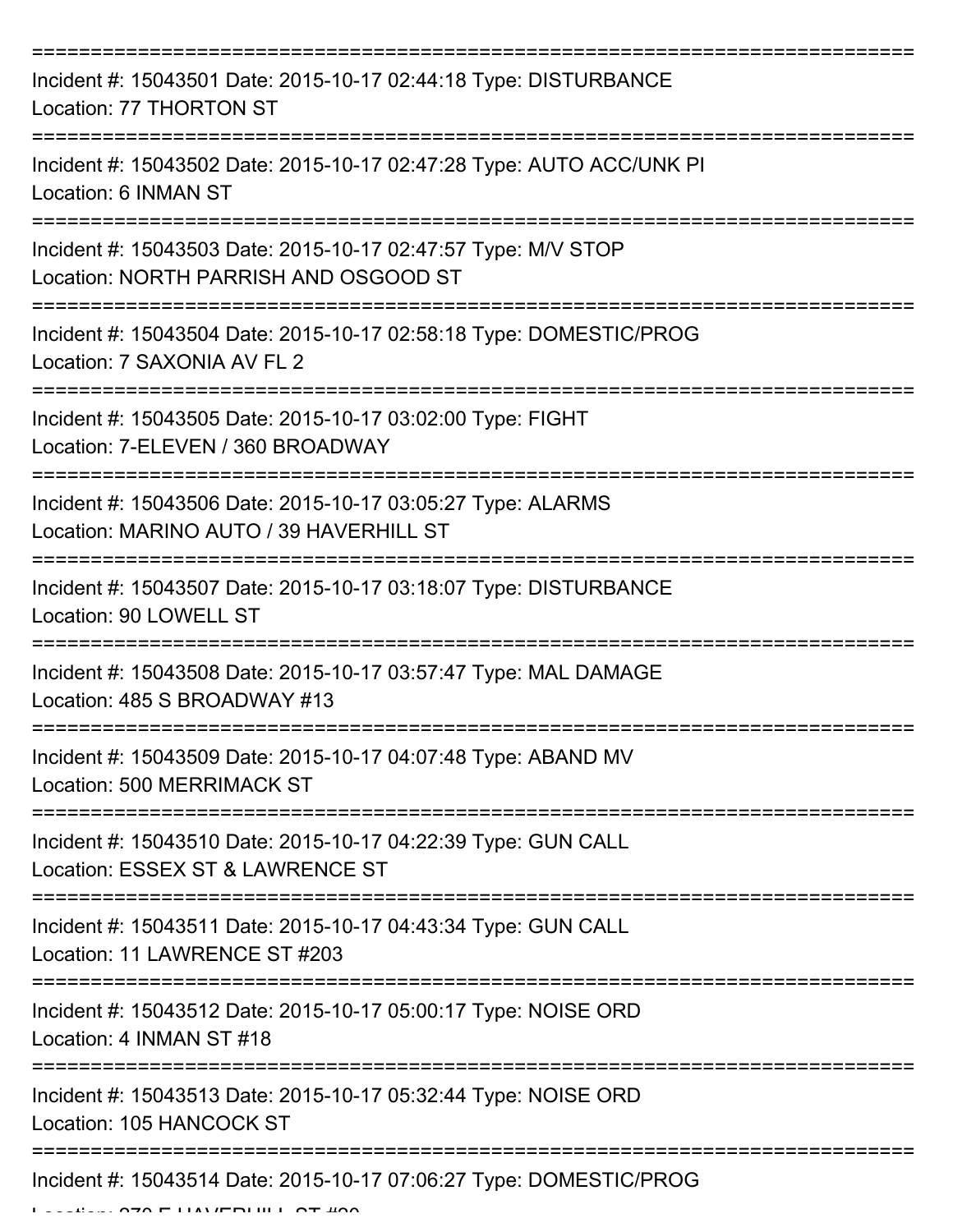| Incident #: 15043515 Date: 2015-10-17 07:16:02 Type: ALARM/BURG<br>Location: 112 BAILEY ST                     |
|----------------------------------------------------------------------------------------------------------------|
| Incident #: 15043516 Date: 2015-10-17 07:22:13 Type: SUS PERS/MV<br>Location: 25 MARSTON ST                    |
| Incident #: 15043517 Date: 2015-10-17 07:31:49 Type: CK WELL BEING<br>Location: HEAVENLY DONUTS / 262 ESSEX ST |
| Incident #: 15043518 Date: 2015-10-17 07:39:25 Type: DOMESTIC/PROG<br>Location: 32 JENNINGS ST                 |
| Incident #: 15043519 Date: 2015-10-17 07:39:58 Type: 209A/SERVE<br>Location: 2 MUSEUM SQ                       |
| Incident #: 15043520 Date: 2015-10-17 07:41:01 Type: TRESPASSING<br>Location: 12 METHUEN ST                    |
| Incident #: 15043521 Date: 2015-10-17 07:50:31 Type: COURT DOC SERVE<br>Location: 2 MUSEUM SQ                  |
| Incident #: 15043523 Date: 2015-10-17 08:04:00 Type: LIC PLATE STO<br>Location: 34 HIGHLAND ST                 |
| Incident #: 15043522 Date: 2015-10-17 08:05:13 Type: GENERAL SERV<br>Location: COLUMBIA GAS / 55 MARSTON ST    |
| Incident #: 15043524 Date: 2015-10-17 08:20:13 Type: M/V STOP<br>Location: AMESBURY ST & ESSEX ST              |
| Incident #: 15043525 Date: 2015-10-17 08:46:02 Type: CLOSE STREET<br>Location: AVON ST                         |
| Incident #: 15043526 Date: 2015-10-17 08:54:01 Type: GUN CALL<br>Location: 7 HOBSON ST                         |
| Incident #: 15043527 Date: 2015-10-17 09:21:11 Type: FIRE<br>Location: LOWELL ST & WINTER ST                   |
| Incident #: 15043528 Date: 2015-10-17 09:32:10 Type: ANIMAL COMPL                                              |

Location: 30 MT VEDNON CID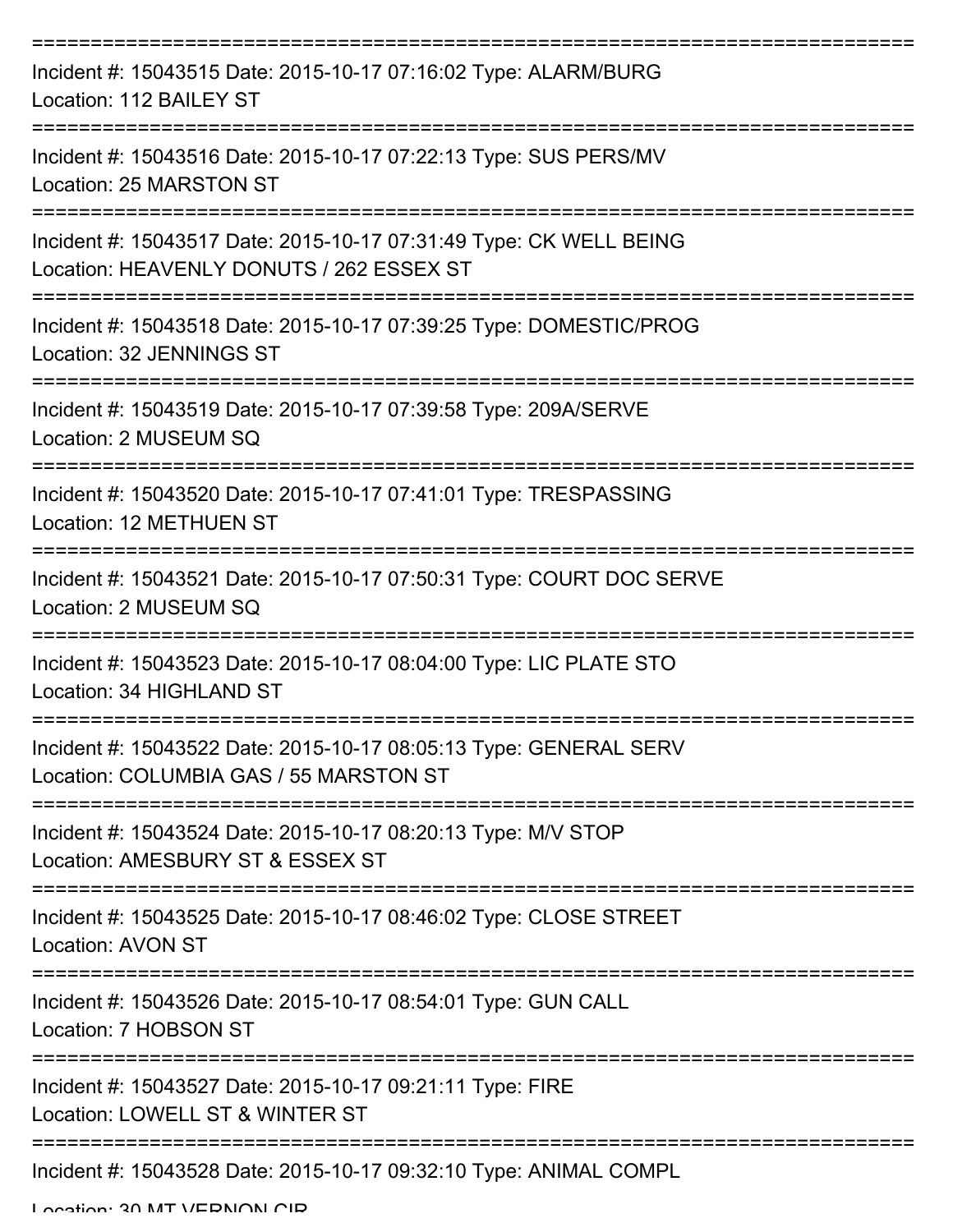| Incident #: 15043529 Date: 2015-10-17 09:43:05 Type: CK WELL BEING<br>Location: 183 PARKER ST                            |
|--------------------------------------------------------------------------------------------------------------------------|
| Incident #: 15043530 Date: 2015-10-17 09:52:08 Type: ANIMAL COMPL<br>Location: BOWDOIN ST & CLIFTON ST                   |
| Incident #: 15043531 Date: 2015-10-17 09:57:40 Type: CK WELL BEING<br>Location: 52 NEWBURY ST #1                         |
| Incident #: 15043532 Date: 2015-10-17 10:07:50 Type: MEDIC SUPPORT<br>Location: 600 BROADWAY #425                        |
| Incident #: 15043533 Date: 2015-10-17 10:35:31 Type: SUS PERS/MV<br>Location: ADAMS ST & BEACON ST                       |
| Incident #: 15043534 Date: 2015-10-17 10:47:17 Type: TOW OF M/V<br>Location: 122 HIGH ST                                 |
| Incident #: 15043537 Date: 2015-10-17 10:56:21 Type: HIT & RUN M/V<br>Location: 34 HAVERHILL ST                          |
| Incident #: 15043536 Date: 2015-10-17 10:56:40 Type: SUS PERS/MV<br>Location: 262 HAMPSHIRE ST                           |
| Incident #: 15043535 Date: 2015-10-17 10:56:43 Type: SUS PERS/MV<br>Location: 68 AMES ST                                 |
| Incident #: 15043539 Date: 2015-10-17 11:13:20 Type: MEDIC SUPPORT<br>Location: DEFILLIPPO RESD / 88 MYRTLE ST           |
| Incident #: 15043538 Date: 2015-10-17 11:13:25 Type: DISTURBANCE<br>Location: 362 ESSEX ST #307                          |
| Incident #: 15043540 Date: 2015-10-17 11:22:25 Type: M/V STOP<br>Location: ANDOVER ST & OSGOOD ST                        |
| Incident #: 15043541 Date: 2015-10-17 11:40:38 Type: TOW/ABANDONED<br>Location: 9 HUDSON AV                              |
| Incident #: 15043542 Date: 2015-10-17 11:49:36 Type: AUTO ACC/NO PI<br>Location: HAFFNERS GAS STATION / 469 HAVERHILL ST |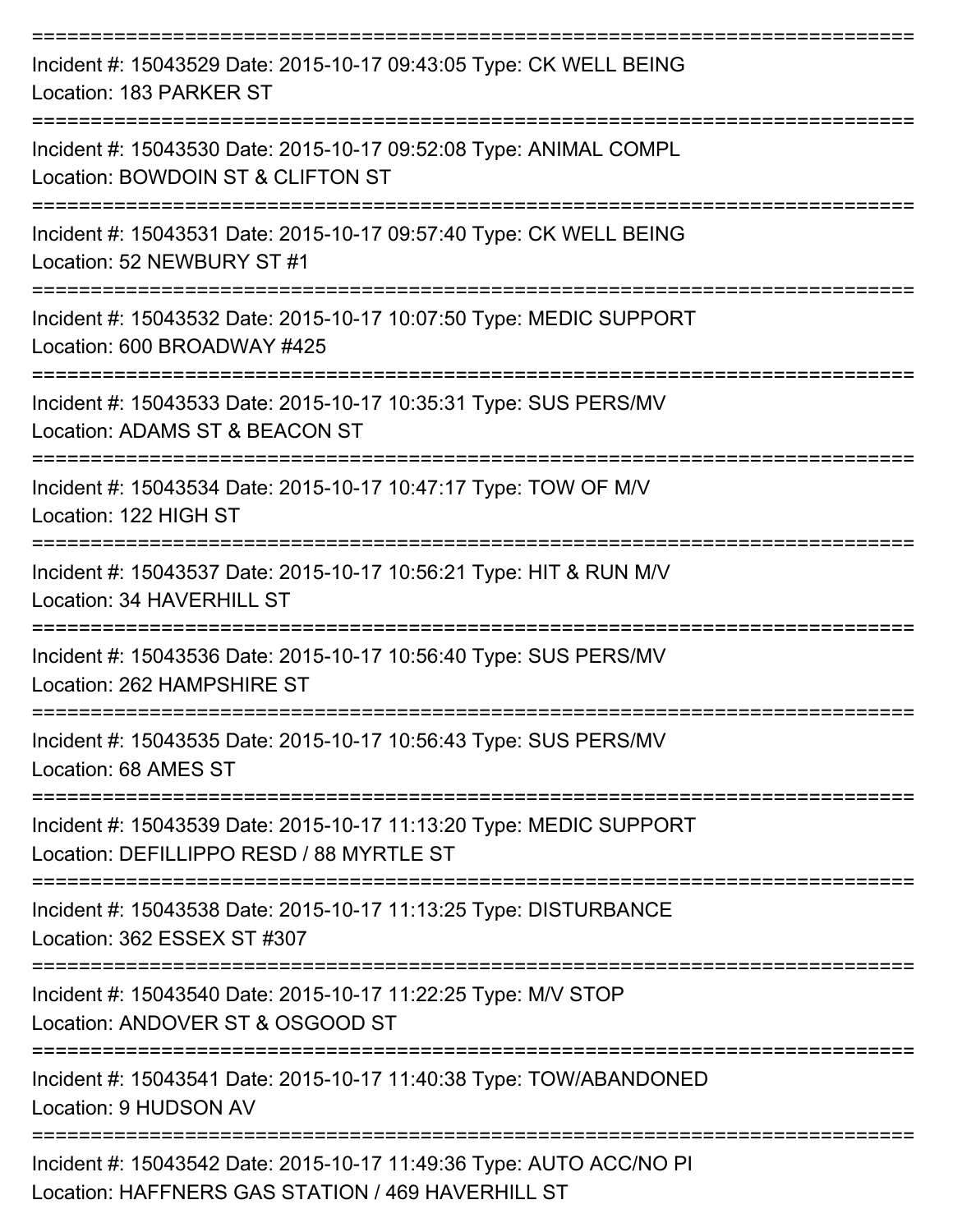| Incident #: 15043543 Date: 2015-10-17 11:54:07 Type: M/V STOP<br>Location: MERRIMACK ST & PARKER ST                                       |
|-------------------------------------------------------------------------------------------------------------------------------------------|
| Incident #: 15043544 Date: 2015-10-17 12:01:09 Type: M/V STOP<br>Location: LAWRENCE PUMPS, INCORPORATED / 371 MARKET ST                   |
| Incident #: 15043545 Date: 2015-10-17 12:30:03 Type: M/V STOP<br>Location: AMES ST & LOWELL ST                                            |
| Incident #: 15043546 Date: 2015-10-17 12:32:10 Type: M/V STOP<br><b>Location: MARSTON ST</b>                                              |
| Incident #: 15043548 Date: 2015-10-17 12:39:30 Type: MEDIC SUPPORT<br>Location: 600 BROADWAY #130<br>==================================== |
| Incident #: 15043547 Date: 2015-10-17 12:39:57 Type: M/V STOP<br>Location: 360 MERRIMACK ST                                               |
| Incident #: 15043549 Date: 2015-10-17 12:48:44 Type: M/V STOP<br>Location: FLORENCE AV & HAVERHILL ST                                     |
| Incident #: 15043550 Date: 2015-10-17 13:03:17 Type: ALARMS<br>Location: JEWISH COMMUNITY CENTER / 580 HAVERHILL ST                       |
| Incident #: 15043551 Date: 2015-10-17 13:26:30 Type: CK WELL BEING<br>Location: 1 THORNTON AV FL 3                                        |
| Incident #: 15043552 Date: 2015-10-17 13:43:14 Type: M/V STOP<br>Location: 350 BROADWAY                                                   |
| Incident #: 15043553 Date: 2015-10-17 13:44:17 Type: TRESPASSING<br>Location: 64 E HAVERHILL ST                                           |
| Incident #: 15043554 Date: 2015-10-17 13:58:20 Type: ALARMS<br>Location: 58 HANCOCK ST #1                                                 |
| Incident #: 15043555 Date: 2015-10-17 14:37:36 Type: ROBBERY ARMED<br>Location: 333 METHUEN ST                                            |
| Incident #: 15043556 Date: 2015-10-17 14:52:46 Type: DOMESTIC/PROG<br>Location: 206 ESSEX ST #C                                           |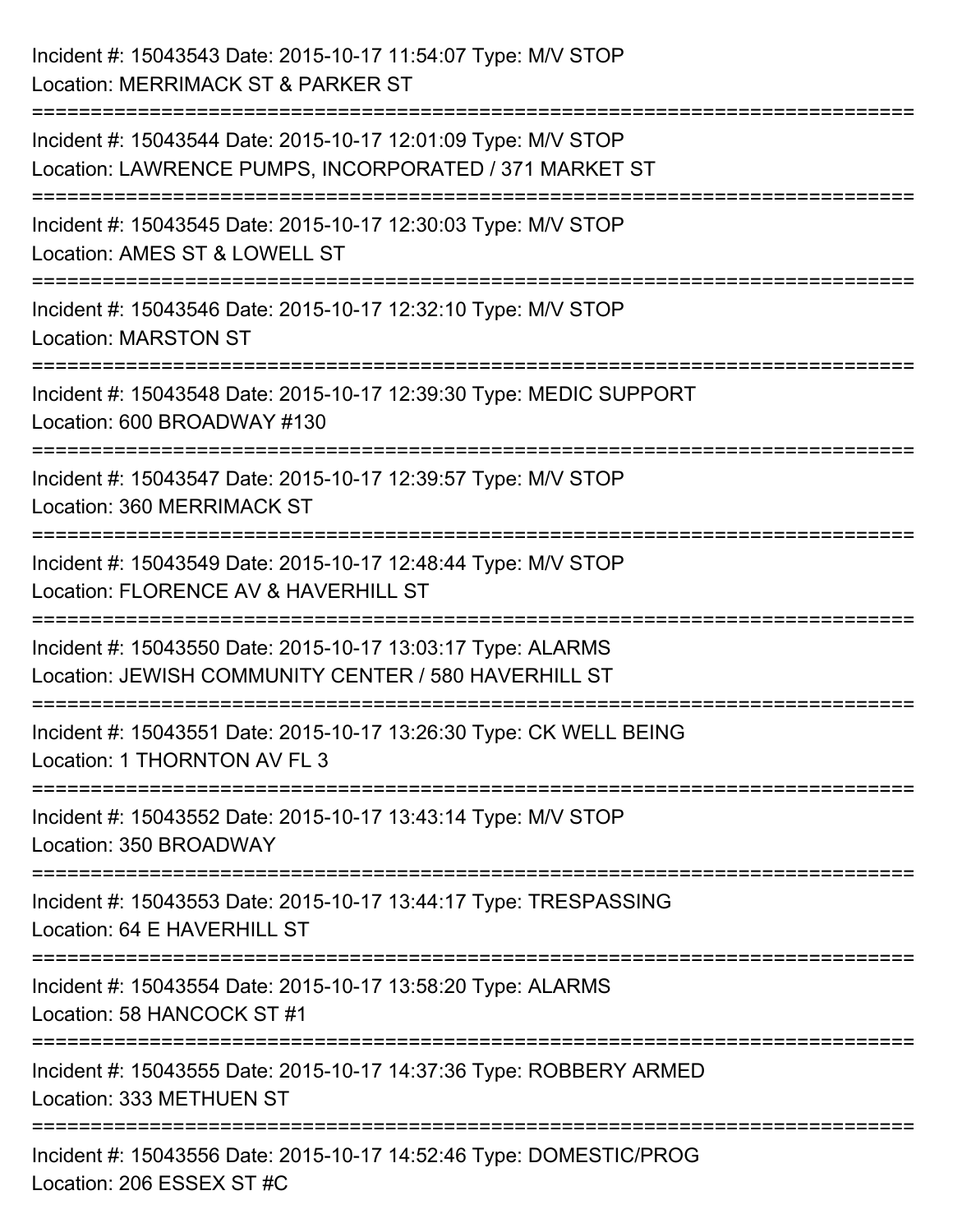| Incident #: 15043557 Date: 2015-10-17 15:01:50 Type: KEEP PEACE<br>Location: N PARISH RD & OSGOOD ST                       |
|----------------------------------------------------------------------------------------------------------------------------|
| Incident #: 15043558 Date: 2015-10-17 15:27:07 Type: B&E/PAST<br>Location: 90 E HAVERHILL ST FL 1                          |
| Incident #: 15043559 Date: 2015-10-17 15:33:27 Type: M/V STOP<br>Location: HAFFNER'S GAS STATION / 69 PARKER ST            |
| Incident #: 15043560 Date: 2015-10-17 15:36:54 Type: SHOPLIFTING<br>Location: MARKET BASKET / null                         |
| Incident #: 15043561 Date: 2015-10-17 15:54:56 Type: ANIMAL COMPL<br>Location: ELM ST & JACKSON ST<br>----------------     |
| Incident #: 15043562 Date: 2015-10-17 16:26:30 Type: M/V STOP<br>Location: 3RJ469 / BRADFORD ST & BROADWAY                 |
| Incident #: 15043563 Date: 2015-10-17 16:26:48 Type: INVESTIGATION<br>Location: 11 LAWRENCE ST #204<br>=================== |
| Incident #: 15043564 Date: 2015-10-17 16:33:45 Type: DISTURBANCE<br>Location: 113 DORCHESTER ST                            |
| Incident #: 15043565 Date: 2015-10-17 16:45:25 Type: M/V STOP<br>Location: BROADWAY & COMMON ST                            |
| Incident #: 15043566 Date: 2015-10-17 16:48:48 Type: LARCENY/PAST<br>Location: 4 BENNINGTON ST #80                         |
| Incident #: 15043567 Date: 2015-10-17 17:15:56 Type: DOMESTIC/PROG<br>Location: 95 FARNHAM ST FL 3                         |
| Incident #: 15043568 Date: 2015-10-17 17:33:46 Type: VIO CITY ORD<br>Location: 8 E HAVERHILL ST                            |
| Incident #: 15043569 Date: 2015-10-17 17:35:42 Type: M/V STOP<br>Location: 28 MELROSE ST                                   |
| Incident #: 15043570 Date: 2015-10-17 17:36:10 Type: PARK & WALK<br>Location: BROADWAY & LOWELL ST                         |

===========================================================================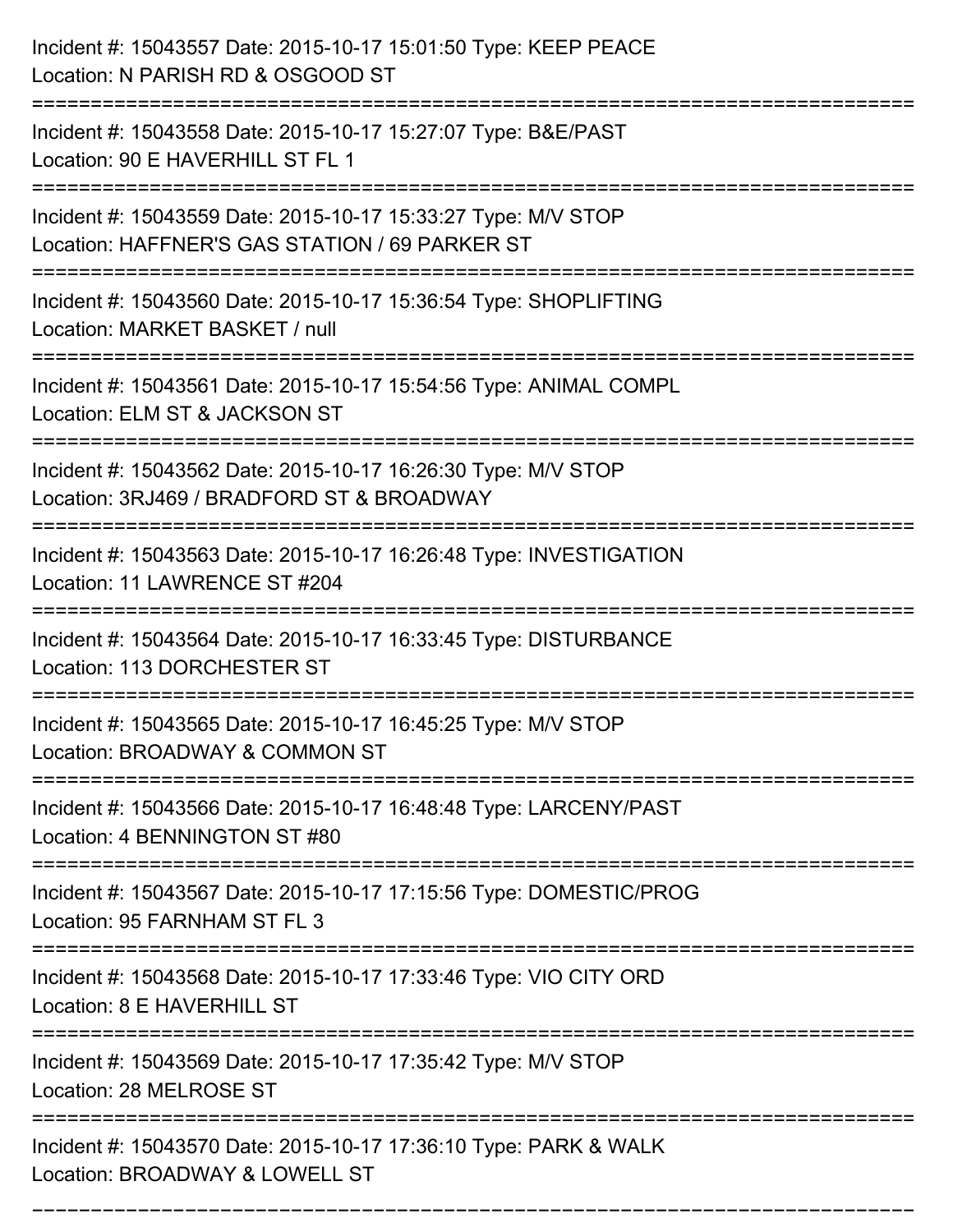| Incident #: 15043571 Date: 2015-10-17 17:42:36 Type: M/V STOP<br>Location: 28 MELROSE ST                                      |
|-------------------------------------------------------------------------------------------------------------------------------|
| Incident #: 15043572 Date: 2015-10-17 17:47:16 Type: M/V STOP<br>Location: HAMPSHIRE ST & LOWELL ST                           |
| Incident #: 15043573 Date: 2015-10-17 17:48:29 Type: M/V STOP<br>Location: 180 COMMON ST                                      |
| Incident #: 15043574 Date: 2015-10-17 17:48:56 Type: M/V STOP<br>Location: BODWELL ST & MELROSE                               |
| Incident #: 15043575 Date: 2015-10-17 17:56:19 Type: M/V STOP<br>Location: CYPRESS ST & JASPER ST                             |
| Incident #: 15043576 Date: 2015-10-17 18:04:29 Type: M/V STOP<br>Location: CANAL ST & MARSTON ST                              |
| Incident #: 15043578 Date: 2015-10-17 18:29:14 Type: LOUD NOISE<br>Location: 120 WILLOW ST FL 2                               |
| Incident #: 15043577 Date: 2015-10-17 18:30:54 Type: M/V STOP<br>Location: BROADWAY & PARK ST                                 |
| Incident #: 15043579 Date: 2015-10-17 18:31:21 Type: DISTURBANCE<br>Location: 61 BRADFORD ST                                  |
| :===============<br>Incident #: 15043580 Date: 2015-10-17 18:32:10 Type: GENERAL SERV<br>Location: 168 JACKSON ST             |
| Incident #: 15043581 Date: 2015-10-17 18:44:45 Type: M/V STOP<br>Location: 248 BROADWAY                                       |
| Incident #: 15043582 Date: 2015-10-17 18:50:42 Type: ALARM/BURG<br>Location: MERRIMACK VALLEY CREDIT UNION / 500 MERRIMACK ST |
| Incident #: 15043583 Date: 2015-10-17 18:54:55 Type: HIT & RUN M/V<br><b>Location: PARK ST</b>                                |
| Incident #: 15043584 Date: 2015-10-17 18:59:43 Type: M/V STOP<br>Location: BROADWAY & LOWELL ST                               |
|                                                                                                                               |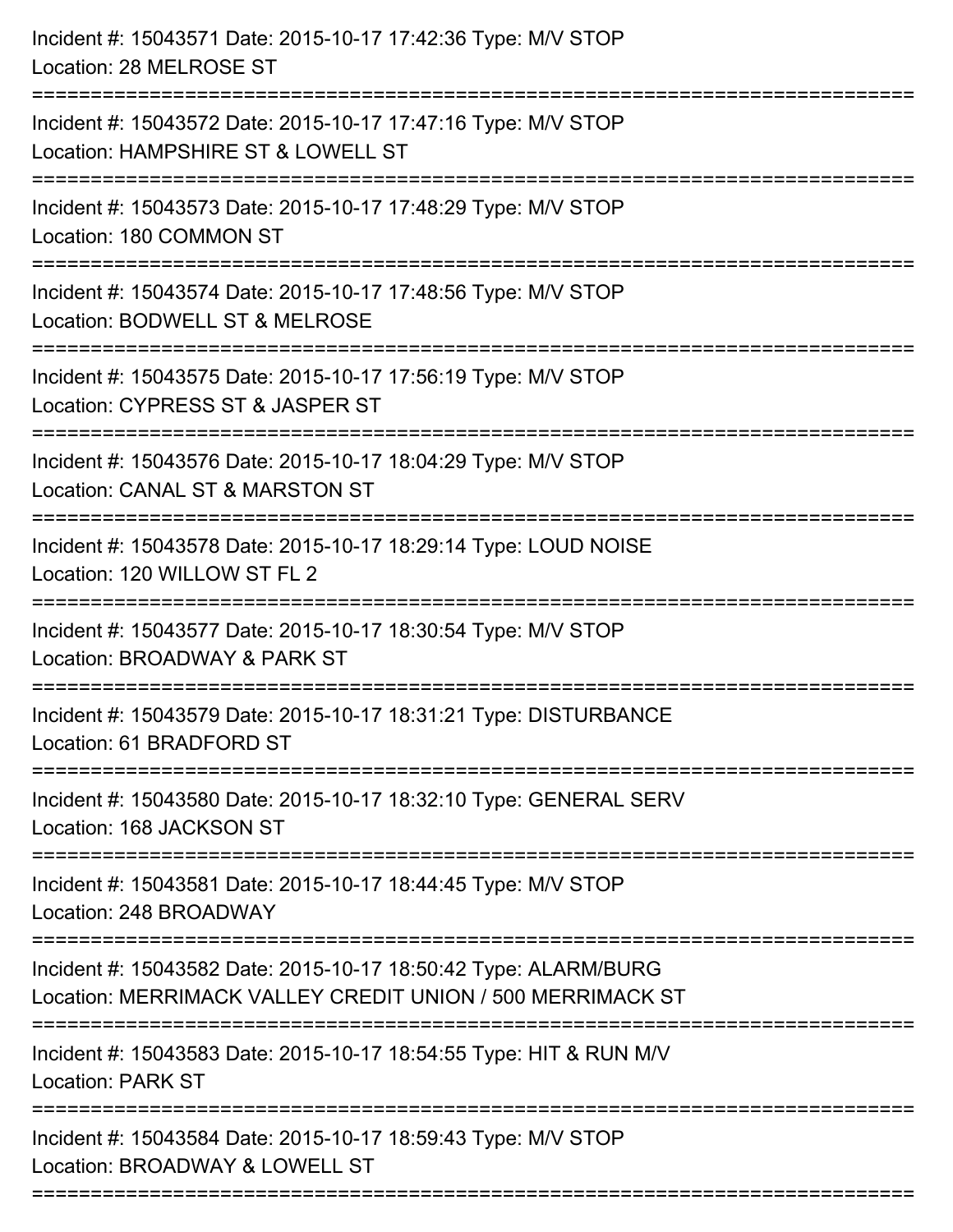Location: BROADWAY & LOWELL ST =========================================================================== Incident #: 15043587 Date: 2015-10-17 19:01:03 Type: M/V STOP Location: BARKER ST =========================================================================== Incident #: 15043586 Date: 2015-10-17 19:01:03 Type: ALARM/BURG Location: ESTRELLA OFFICES / 300 ESSEX ST FL 2 =========================================================================== Incident #: 15043588 Date: 2015-10-17 19:01:39 Type: M/V STOP Location: BROADWAY & LOWELL ST =========================================================================== Incident #: 15043589 Date: 2015-10-17 19:02:34 Type: M/V STOP Location: BROADWAY & LOWELL ST =========================================================================== Incident #: 15043590 Date: 2015-10-17 19:03:39 Type: M/V STOP Location: BROADWAY & LOWELL ST =========================================================================== Incident #: 15043591 Date: 2015-10-17 19:04:24 Type: M/V STOP Location: BROADWAY & LOWELL ST =========================================================================== Incident #: 15043592 Date: 2015-10-17 19:05:12 Type: M/V STOP Location: BROADWAY & LOWELL ST =========================================================================== Incident #: 15043593 Date: 2015-10-17 19:06:39 Type: AUTO ACC/NO PI Location: 140 BROADWAY =========================================================================== Incident #: 15043594 Date: 2015-10-17 19:06:45 Type: M/V STOP Location: BROADWAY & LOWELL ST =========================================================================== Incident #: 15043595 Date: 2015-10-17 19:07:39 Type: M/V STOP Location: BROADWAY & LOWELL ST =========================================================================== Incident #: 15043597 Date: 2015-10-17 19:08:31 Type: M/V STOP Location: BROADWAY & LOWELL ST =========================================================================== Incident #: 15043596 Date: 2015-10-17 19:08:32 Type: ALARM/BURG Location: 258 E HAVERHILL ST =========================================================================== Incident #: 15043598 Date: 2015-10-17 19:09:55 Type: M/V STOP Location: BROADWAY & LOWELL ST ===========================================================================

Incident #: 15043599 Date: 2015 10 1504399 Date: 2014309<br>|-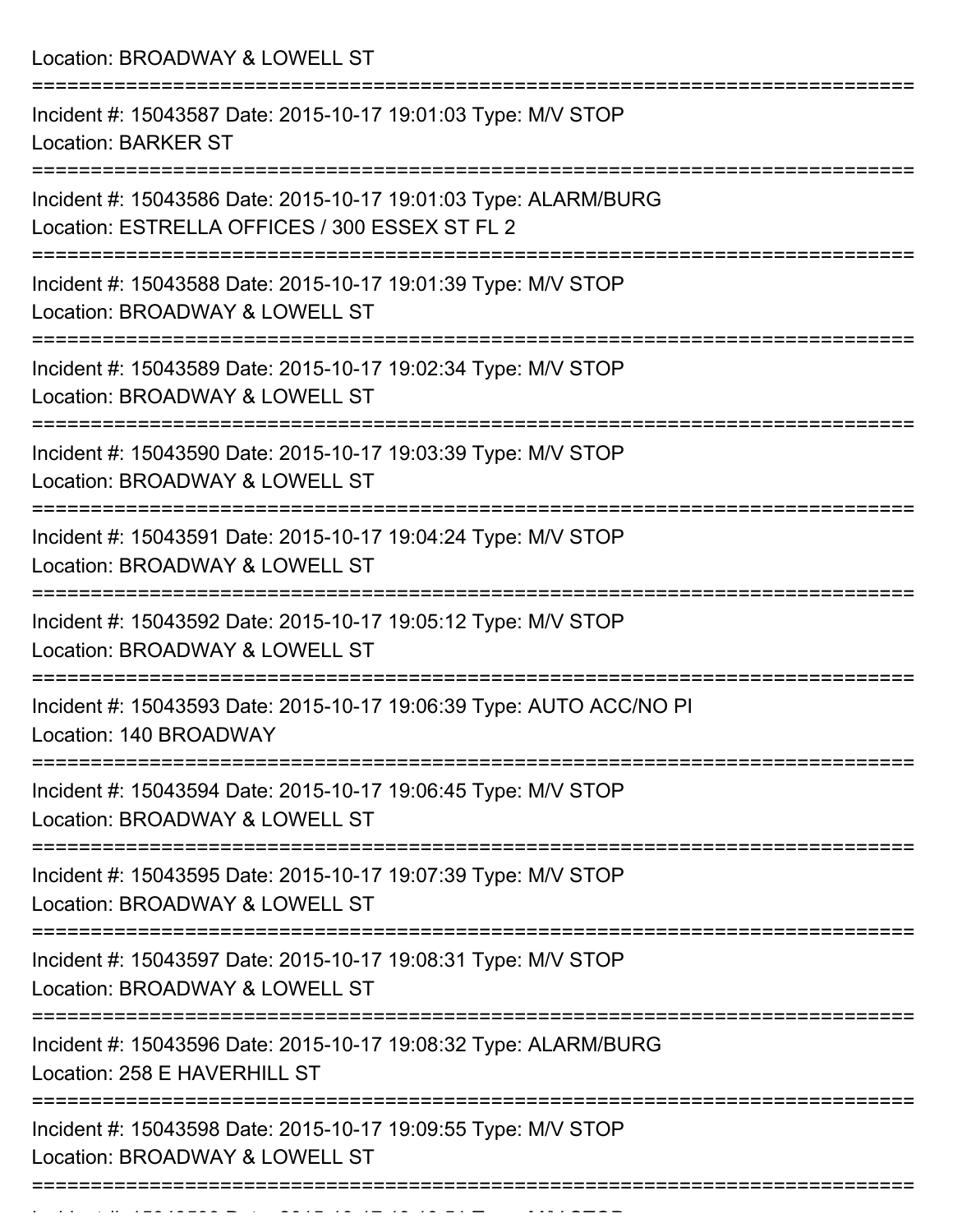Location: BROADWAY & LOWELL ST =========================================================================== Incident #: 15043600 Date: 2015-10-17 19:11:38 Type: M/V STOP Location: BROADWAY & LOWELL ST =========================================================================== Incident #: 15043601 Date: 2015-10-17 19:21:52 Type: ANIMAL COMPL Location: 311 E HAVERHILL ST =========================================================================== Incident #: 15043602 Date: 2015-10-17 19:26:37 Type: STOL/MV/PAS Location: 107 RIVER POINTE WY =========================================================================== Incident #: 15043603 Date: 2015-10-17 19:30:17 Type: DOMESTIC/PROG Location: 703 HAVERHILL ST =========================================================================== Incident #: 15043604 Date: 2015-10-17 19:30:46 Type: MV/BLOCKING Location: 25 SHERIDAN ST =========================================================================== Incident #: 15043605 Date: 2015-10-17 19:48:09 Type: ALARM/BURG Location: METRO PCS / 160 BROADWAY =========================================================================== Incident #: 15043606 Date: 2015-10-17 20:23:38 Type: M/V STOP Location: TREMONT ST & WEST ST =========================================================================== Incident #: 15043607 Date: 2015-10-17 20:35:30 Type: M/V STOP Location: BOXFORD ST & WINTHROP AV =========================================================================== Incident #: 15043608 Date: 2015-10-17 20:55:37 Type: MAL DAMAGE Location: 264 S UNION ST =========================================================================== Incident #: 15043609 Date: 2015-10-17 20:56:53 Type: NOISE ORD Location: 28 EATON ST =========================================================================== Incident #: 15043610 Date: 2015-10-17 21:00:17 Type: M/V STOP Location: 28 MELROSE ST =========================================================================== Incident #: 15043611 Date: 2015-10-17 21:12:45 Type: NOISE ORD Location: 853 ESSEX ST =========================================================================== Incident #: 15043612 Date: 2015-10-17 21:13:59 Type: BUILDING CHK Location: 18 HAMLET ST ===========================================================================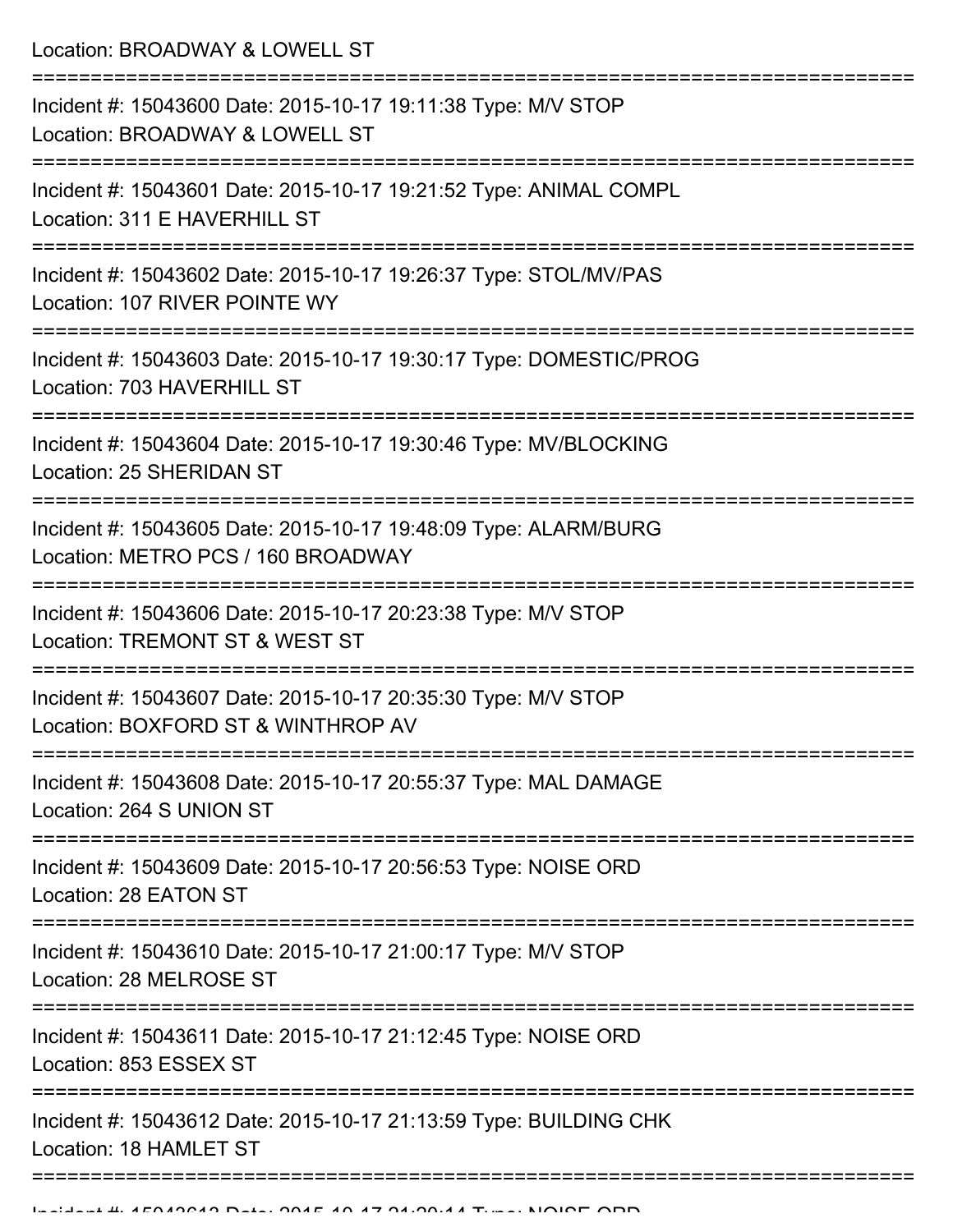| Location: 16 WENDELL ST FL 1R                                                                                                    |
|----------------------------------------------------------------------------------------------------------------------------------|
| Incident #: 15043614 Date: 2015-10-17 21:26:19 Type: M/V STOP<br>Location: BELMONT ST & ERVING AV                                |
| Incident #: 15043616 Date: 2015-10-17 21:33:55 Type: DISTURBANCE<br>Location: 35 CHICKERING ST                                   |
| Incident #: 15043615 Date: 2015-10-17 21:34:28 Type: M/V STOP<br>Location: 86 OXFORD ST<br>=================================     |
| Incident #: 15043617 Date: 2015-10-17 21:37:28 Type: ALARM/BURG<br>Location: 402 BROADWAY                                        |
| Incident #: 15043618 Date: 2015-10-17 21:42:52 Type: HIT & RUN M/V<br>Location: BERKELEY ST & JACKSON ST                         |
| Incident #: 15043619 Date: 2015-10-17 21:47:06 Type: M/V STOP<br><b>Location: MARGIN ST</b>                                      |
| Incident #: 15043620 Date: 2015-10-17 21:50:33 Type: 209A/SERVE<br>Location: 198 ESSEX ST #307 FL 3                              |
| Incident #: 15043621 Date: 2015-10-17 21:53:01 Type: NOISE ORD<br>Location: 68 SARGENT ST                                        |
| :===============================<br>Incident #: 15043622 Date: 2015-10-17 21:56:20 Type: MISSING PERS<br>Location: 1 THORNTON AV |
| Incident #: 15043623 Date: 2015-10-17 21:58:47 Type: M/V STOP<br>Location: GARDEN ST & JACKSON ST                                |
| Incident #: 15043624 Date: 2015-10-17 22:05:41 Type: MISSING PERS<br>Location: BROADWAY                                          |
| =====================<br>Incident #: 15043625 Date: 2015-10-17 22:06:58 Type: B&E/PAST<br>Location: 25 BOEHM ST                  |
| Incident #: 15043626 Date: 2015-10-17 22:08:04 Type: DOMESTIC/PROG<br>Location: 112 MARSTON ST #316                              |
| Incident #: 15043627 Date: 2015-10-17 22:12:50 Type: AUTO ACC/NO PI                                                              |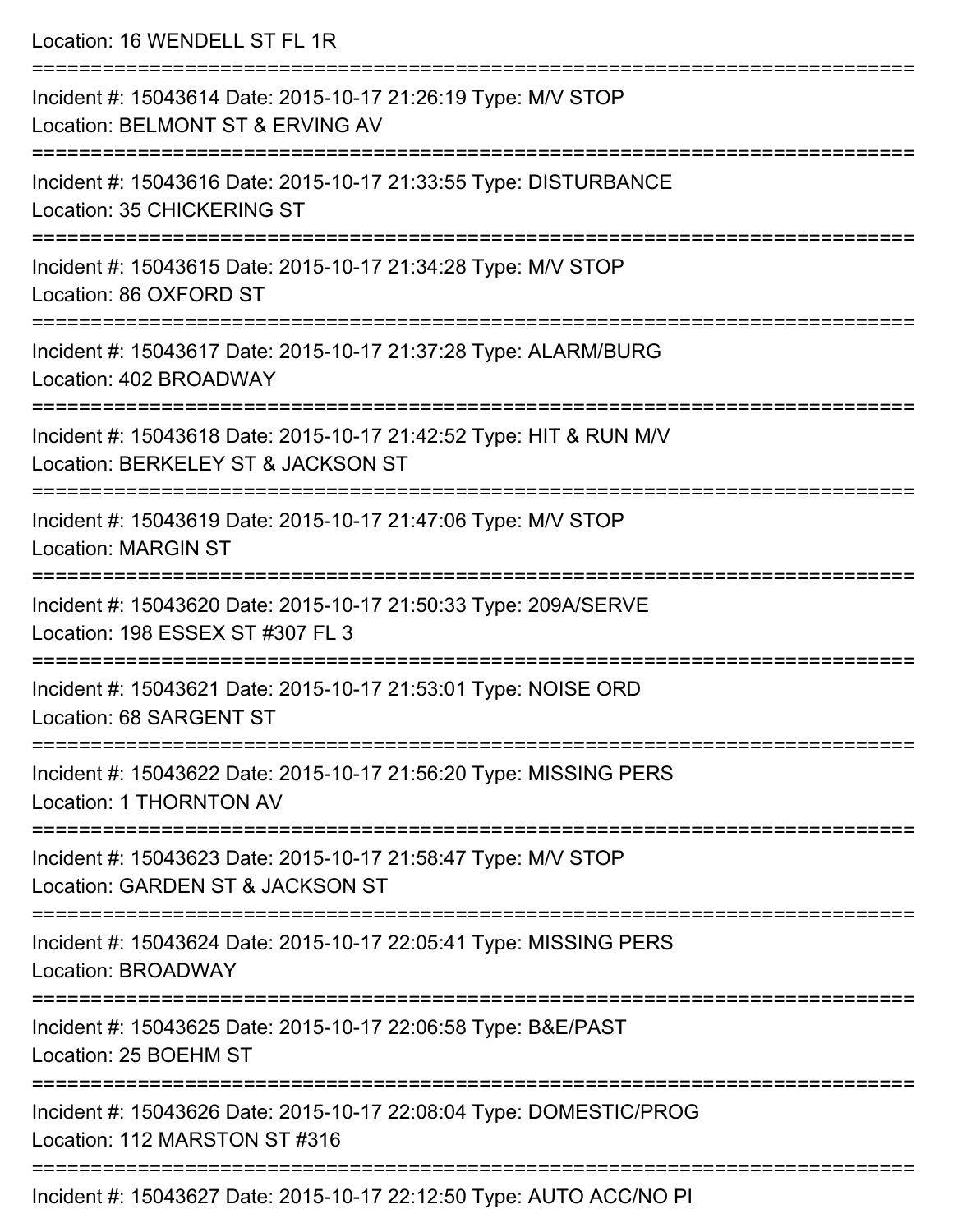| Incident #: 15043628 Date: 2015-10-17 22:13:00 Type: MISSING PERS<br>Location: 279 LAWRENCE ST FL 1ST             |
|-------------------------------------------------------------------------------------------------------------------|
| Incident #: 15043629 Date: 2015-10-17 22:19:52 Type: NOISE ORD<br>Location: 226 MT VERNON ST                      |
| Incident #: 15043630 Date: 2015-10-17 22:22:08 Type: M/V STOP<br><b>Location: MARGIN ST</b>                       |
| Incident #: 15043631 Date: 2015-10-17 22:35:52 Type: NOISE ORD<br>Location: 85 HIGH ST                            |
| Incident #: 15043632 Date: 2015-10-17 22:37:34 Type: 209A/SERVE<br>Location: 44 BERNARD AV #2                     |
| Incident #: 15043633 Date: 2015-10-17 22:44:44 Type: MEDIC SUPPORT<br>Location: 2 LANSDOWNE CT #2                 |
| Incident #: 15043634 Date: 2015-10-17 22:45:25 Type: LARCENY/PAST<br><b>Location: TREMONT ST</b><br>============  |
| Incident #: 15043635 Date: 2015-10-17 22:54:07 Type: NOISE ORD<br>Location: 138 S UNION ST                        |
| Incident #: 15043636 Date: 2015-10-17 22:56:28 Type: NOISE ORD<br>Location: GRACES MARKET / ORCHARD ST & UNION ST |
| Incident #: 15043637 Date: 2015-10-17 23:01:21 Type: DOMESTIC/PROG<br>Location: 157 NEWBURY ST FL 1               |
| Incident #: 15043638 Date: 2015-10-17 23:13:27 Type: GUN CALL<br>Location: 55 SARGENT ST                          |
| Incident #: 15043639 Date: 2015-10-17 23:21:08 Type: DOMESTIC/PROG<br>Location: 10 DIAMOND ST FL 3                |
| Incident #: 15043640 Date: 2015-10-17 23:29:21 Type: NOISE ORD<br>Location: 87 RAILROAD ST                        |
| Incident #: 15043643 Date: 2015-10-17 23:37:03 Type: 209A/SERVE                                                   |